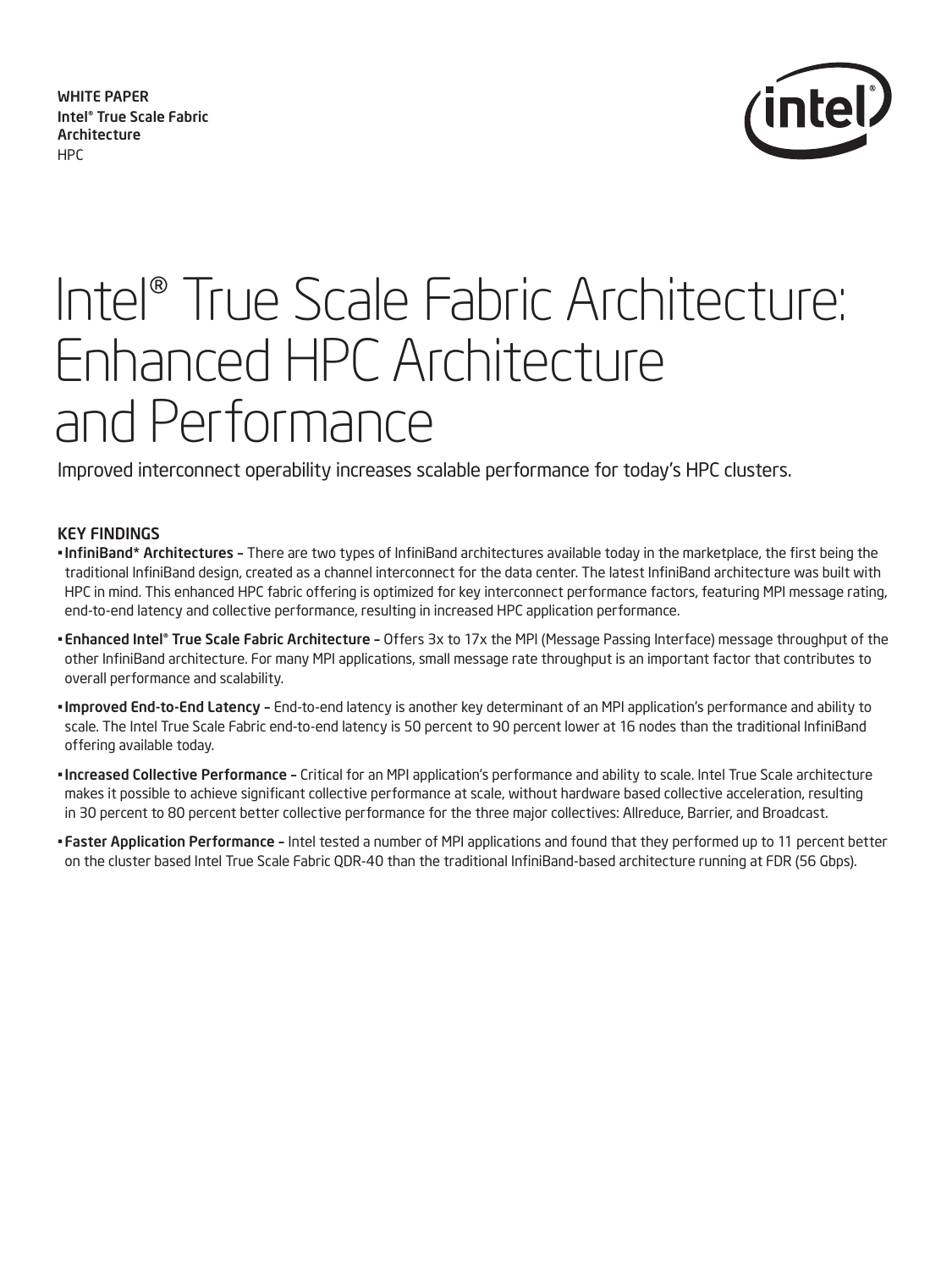## TABLe OF COnTenTs

| Executive Summary  2                                         |
|--------------------------------------------------------------|
| Intel True Scale Fabric InfiniBand*-<br>Based Architecture 2 |
| MPI Message Rate Performance3                                |
| End-To-End Latency<br>Performance 4                          |
| Collective Performance 5                                     |
| Application Performance  5                                   |
| Spec MPI2007 5                                               |
|                                                              |
| Appendix 1: Tested<br>Configuration Information  7           |
| Appendix 2:<br>Disclaimers & Risk Factors  8                 |
| Legal Disclaimers 8                                          |
| Optimization Disclaimer 8                                    |
|                                                              |

#### exeCuTive summARy

Today's high performance computing (HPC) clusters often take advantage of increased node counts, with each node utilizing faster, denser core count processors. With this advancement, scalable performance is a critical component of application optimization on larger, faster clusters. The interconnect is one of the key factors that influences overall performance of the HPC cluster at scale, accounting for up to 30 percent of the cost of an HPC cluster, making price an important consideration.

The Intel True Scale Fabric architecture was designed from the ground up for HPC, which means it offers improved HPC performance, at a competitive price point, especially for implementations requiring superior performance across large node counts. The following are key elements of the Intel True Scale Fabric Architecture.

- · Improved On-Load Design Designed around a host on-load implementation for the host channel adapter (HCA). This implementation provides low endto-end latency, that stays low as a cluster is scaled. The reason for this is that the on-load design takes advantage of improvements in processor performance and maximizes the performance of clusters built using faster and higher core count processors. An on-load implementation takes full benefit of Moore's law by leveraging the increase in CPU performance resulting from high core count architectures.
- increased Performance scaled Messaging - Optimized interface library layer between the upper layer protocol, like MPI (Message Passing Interface), and the InfiniBand\* driver. This library, called PSM (Performance Scaled Messaging), is lightweight in design and provides optimized performance capabilities for:
- -MPI Message Rate: Extremely high message rate throughput, especially with small message sizes
- –Latency: End-to-end latency that remains low, even at scale
- –Collective: Very low latency across all collective algorithms, even at scale
- Connectionless: This approach provides for low end-to-end latency, even at scale, thereby offering excellent scaling across large node/core count HPC clusters.

#### inTeL TRue sCALe FABRiC inFiniBAnd\*– BAsed **ARCHITECTURE**

There are two types of InfiniBand architectures available today in the marketplace: the traditional InfiniBandbased architecture, designed as a channel interconnect for the enterprise data center which features an offload host adapter and Verbs-based designs. The Intel True Scale Fabric is an HPC Enhanced version of InfiniBand, designed when it became clear that HPC was to be the major market for InfiniBand-based fabrics. Intel True Scale Fabric was purpose built to run HPC/MPI applications and take full advantage of today's latest processor technology, with its dense multi-core applications.

The two generations of InfiniBand architectures handle protocol processing very differently, with the Intel True Scale Fabric architecture based on a connectionless design. This approach does not establish connection address information between node/cores/process that is maintained in the cache of the adapter. The traditional InfiniBand implementation utilizes an offload implementation with a fairly heavyweight protocol control library called Verbs. Unlike the traditional InfiniBand-based architecture, with its offload/Verbs implementation where addressing/state information is kept in the cache of the host adapter, Intel True Scale Fabric's connectionless design does not have the potential for a cache miss on connection state as the HPC cluster is scaled. In offload/Verbs based implementations, when cache misses occur, address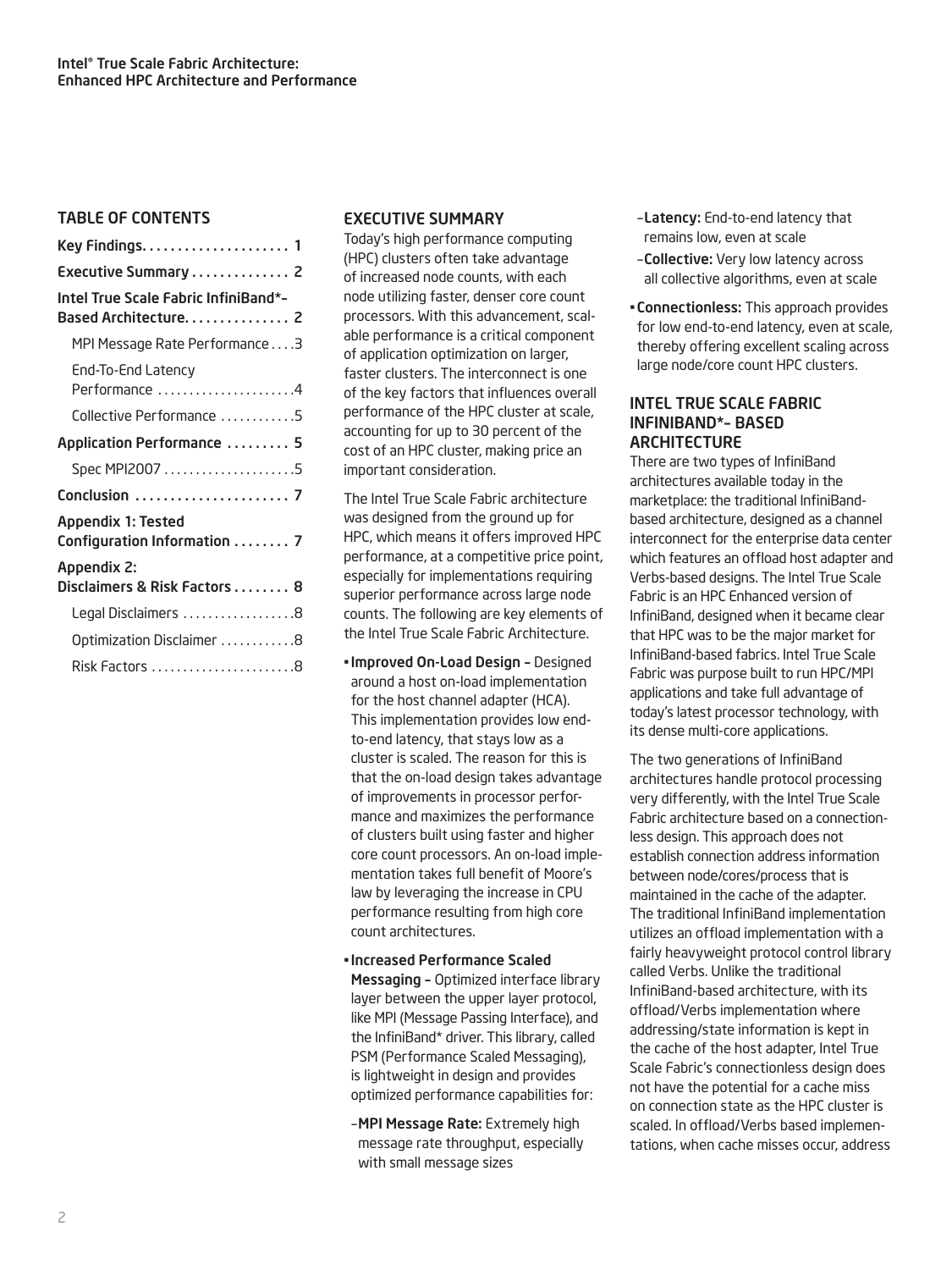

Figure 1. Message Rate Profile for Small/Communication Dependent and Large/Processor Dependent Models

information must be obtained from main memory across the PCle\* bus, significantly impacting performance as applications are scaled across a large cluster. The Intel True Scale architecture eliminates the potential for address cache misses, by utilizing a semantic tag matching approach for MPI messages. This implementation offers greater potential to scale performance across a large node/core count cluster, while maintaining low end-to-end latency as the application is scaled across the cluster.

The Intel True Scale Fabric innovative host design utilizes an HPC optimized library called PSM (Performance Scaled Messaging) for MPI communications. PSM is a "lightweight" library that is specifically built to optimize MPI performance requirements. PSM is built around semantic tag matching similar in concept to those used by high performance HPC interconnect pioneers Myricom\* and Quadrics.\* Intel True Scale Fabric's PSM divides the responsibilities between the host driver and the Host Channel Adapter differently than traditional Verbs-based implementations. In the PSM implementation, the host driver directly executes the InfiniBand transport layer, entirely eliminating both

the heavyweight Verbs interface on the host and any transport-layer bottlenecks in the Host Channel Adapter offload processor/micro-sequencer. This makes PSM, with its on-load approach, well-suited to take advantage of today's high-performance, dense multi-core processors.

The key measures of HPC performance are MPI message rate performance, end-to-end latency, collective performance and application performance. Tests in these areas show that Intel True Scale Fabric's on-load based InfiniBand architecture, with PSM implementation, is better at scaling, message processing, and latency when compared to the more traditional InfiniBand-based architecture.

#### mPi message Rate Performance

For most HPC applications, MPI message throughput is the key factor that determines overall application performance and scaling. As an MPI application is scaled its message rate increases at a faster pace; this is especially true with small messages. The Intel True Scale Fabric architecture offers significantly higher message throughput vs. the traditional InfiniBand-based offerings.

The graphs in Figure 1 are excellent examples of the increase in MPI message rate traffic as an application is scaled across a cluster. The HPC Zone for these two models is where 98 percent of messages occur. The interconnect performance within the HPC zone is key to overall application performance. The graph on the left has an HPC zone where 98 percent of the messages are 4K bytes or less. The HPC zone for the model on the right shows it takes up to 65K byte sized messages to reach the 98 percent mark.

It is important to note that for both models there is a significant increase in message rate for the 64 byte messages as a cluster when scaled from 8 to 16 to 32 nodes. The increase in MPI messages from 16 to 32 nodes for the Eddy\_417K 64 byte messages is over 250 percent, which means the 64 byte messages now account for over 90 percent of all messages. For the Truck\_111m model, the MPI message rate increase is 235 percent when going from 16 to 32 nodes and the 64 byte messages account for 64 percent of all traffic. The interconnect's ability to efficiently handle very small messages in volume is a key factor in determining application performance at scale.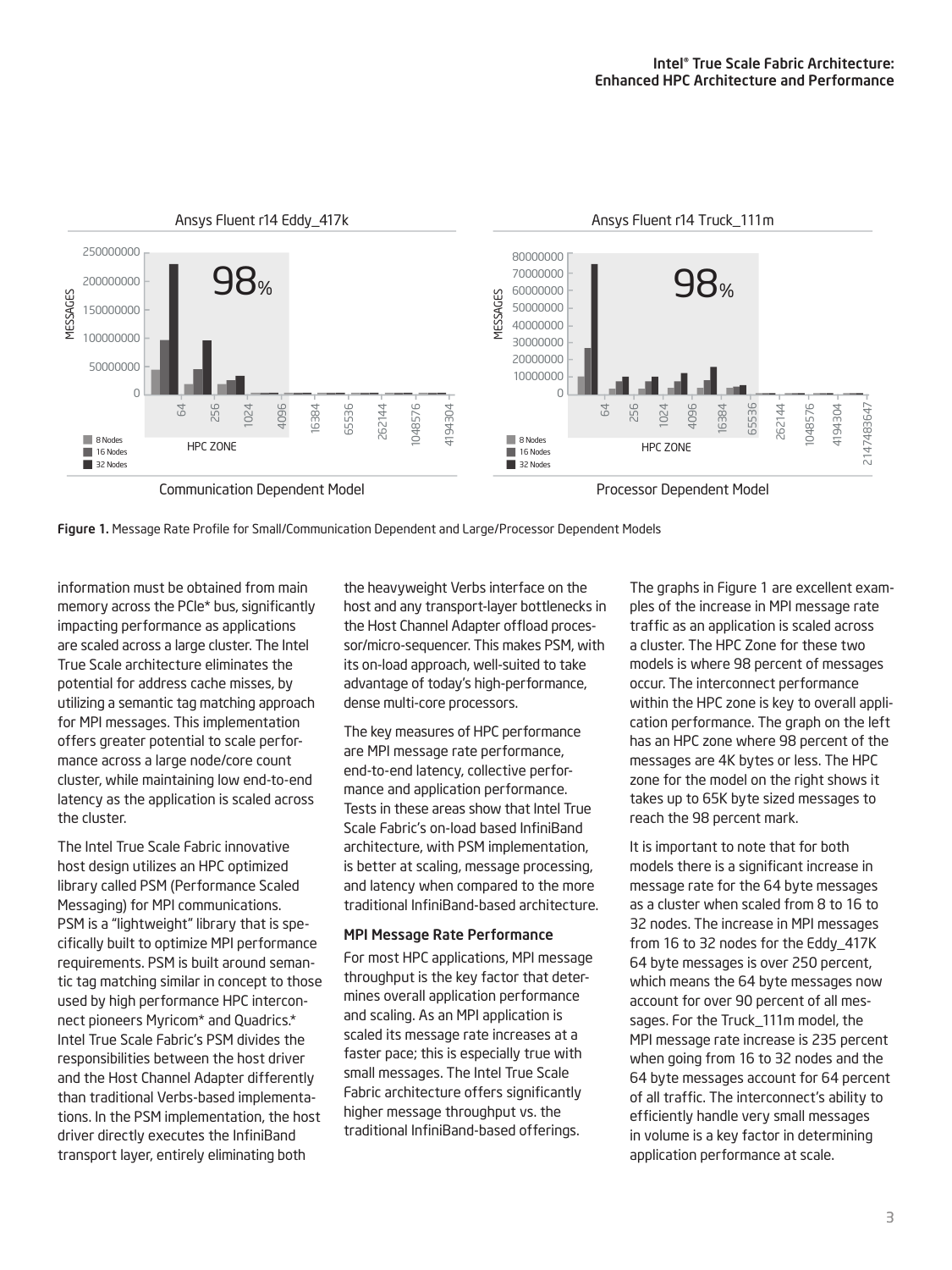

0SU MBW - Message Rate (MVAPICH)



The definitive test for measuring host rate message throughput is Ohio State University's (OSU's) MPI Message Rate test. The message rate test evaluates the aggregate unidirectional message rate between multiple pairs of processes. Each of the sending processes sends a fixed number of messages back-to-back to the paired receiving process before waiting for a reply from the receiver. This process is repeated for several iterations.

The objective of this benchmark is to determine the achieved message rate from one node to another with a configurable number of processes running on each node.

Note: This is a test and the results in Figure 2 are based on non-coalesced message rate performance. As message rate has become more recognized as an important indication of HPC performance, technology providers want to portray their products in the best possible way. Coalescing artificially increases the overall message rate, but it requires sending one stream of messages to only one other process, which is not typical of MPI interprocess messaging patterns. In addition, coalescing adds latency to the transaction because the sending process must wait and decide whether to send the packet of messages as is or wait for other messages to add to the packet.

Figure 2 illustrates that the traditional InfiniBand-based offload/Verbs architecture "tops out" at roughly 10 million messages per second. More significantly, the performance of the offload/Verbs solution actually declines as the number of processor cores moves beyond four. In contrast, the HPC enhanced Intel True Scale Fabric with its on-load/PSM architecture offers up to 17x more message throughput at 16 cores than the offload/Verbs architecture.

Key Findings:

- · Host-based adapters achieve significantly more messages per second at scale
- Offload/Verbs implementation performance peaked at four cores
- Intel True Scale Fabric QDR-80 provides near-linear scaling ~60M messages per second

#### end-To-end Latency Performance

Latency, especially end-to-end latency, is another key factor of an HPC application's performance and ability to scale. The Intel True Scale Fabric's enhanced HPC architecture provides for low end-toend latency that remains low as an application is scaled across an HPC cluster.

There are several ways to measure latency, the easiest being a two node test. Figure 3 (on next page) shows the latency for the two different InfiniBand implementations using this simple node-tonode test with the OSU Latency test.

As Figure 3 shows, the two different InfiniBand-based architectures have similar latency to one another in this simple test. The question is what do latencies look like with a set of more realistic tests at scale?

HPCC (HPC Challenge) has a set of latency tests that are more representative of HPC/ MPI latency at scale. The latency tests used in this study determine end-to-end latency, which is a function of the Infini-Band adapter and the host InfiniBand stack and switch. The following tests were used to determine and analyze the performance of the InfiniBand architectures:

- maximum Ping-Pong Latency reports the maximum latency for a number of non-simultaneous ping-pong tests. The ping-pongs are performed between as many distinct pairs of processors as possible.
- naturally Ordered Ring Latency reports latency achieved in the ring communication pattern.
- Randomly Ordered Ring Latency reports latency in the ring communication pattern. The communication processes are ordered randomly in the ring.

Figure 4 (on next page) summarizes the results of HPCC latency Ping-Pong, NOR and ROR tests at 16 nodes. The fourth set of bars is an average of the three tests. In each of the tests, the Intel True Scale InfiniBand architecture achieved significantly lower latency than its counterpart. The Randomly Ordered Ring Latency test showed the most performance difference; Intel True Scale Fabric had a 5x latency advantage. The Intel True Scale Fabric average latency is over 70 percent lower than traditional InfiniBand architecture running at FDR speed.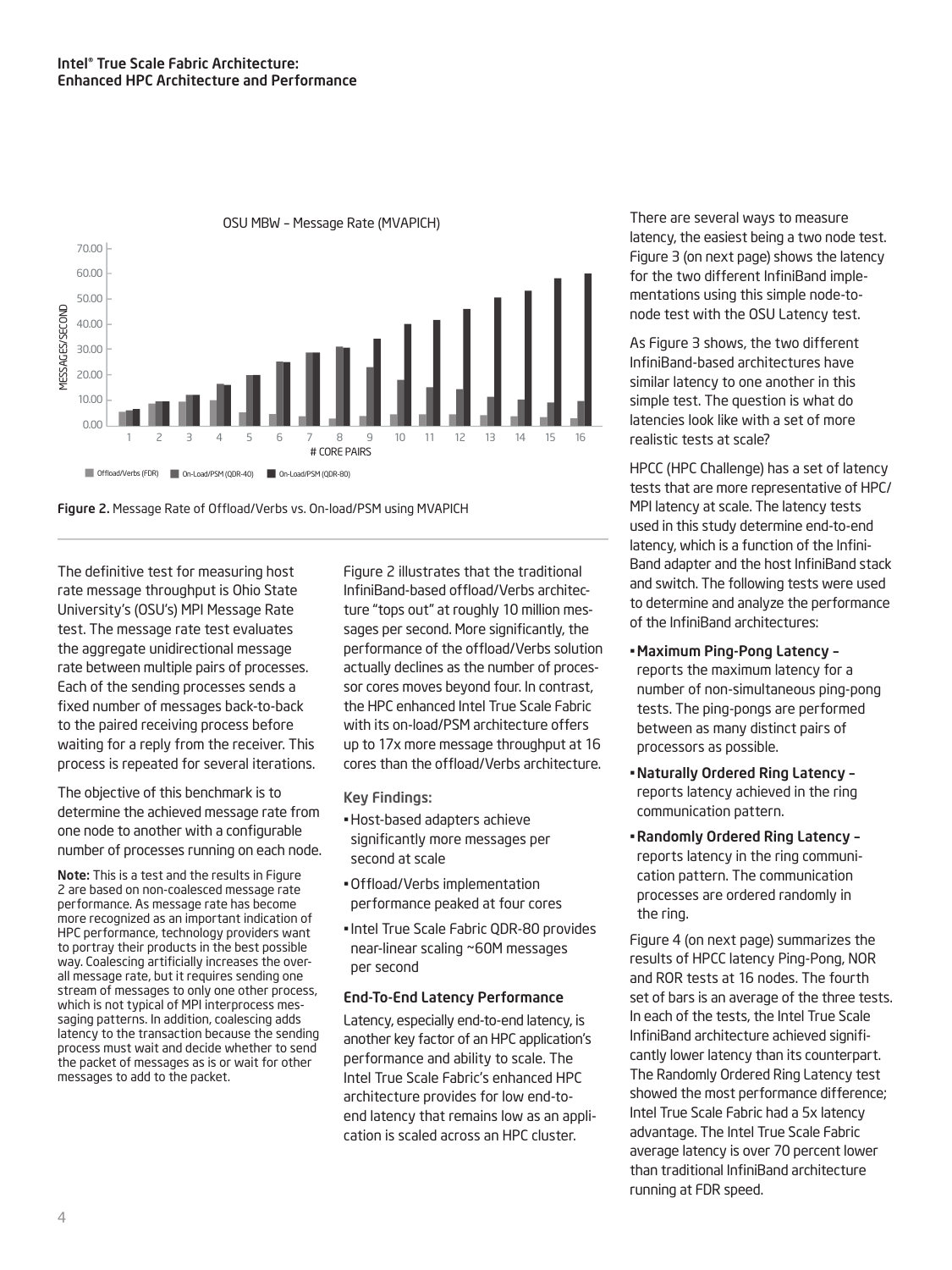

Figure 3. Two Node Latency Test with OpenMPI



Figure 4. HPCC Latency Tests using OpenMPI

Key Findings:

- Latency is a key factor impacting the performance of most MPI applications
- The Intel True Scale Fabric design provides lower latency at QDR versus the traditional InfiniBand designed offering at FDR speed
- Intel True Scale Fabric has a 20 percent to 82 percent latency advantage depending on the test
- . Average latency advantage for Intel True Scale Fabric is 72 percent

## Collective Performance

A collective operation is a concept in parallel computing in which data is simultaneously sent to, or received from, many nodes. Collective functions in the MPI API involve communication between all processes in a particular group (which can mean the entire process pool or a program-defined subset). These types of calls are often useful at the beginning or end of a large distributed calculation, where each processor operates on a part of the data

and then combines it into a result. The performance of collective communication operations is known to have a significant impact on the scalability of most MPI applications. The nature of collectives means that they can become a bottleneck when scaling to thousands of ranks (where a rank is an MPI process, typically running on a single core).

Collective performance is critical for the ability to scale the performance of an MPI application, especially on an HPC cluster. It is possible to achieve significantly improved collective performance at scale without hardware based collective acceleration. The Intel True Scale Fabric InfiniBand architecture is highly optimized for the HPC marketplace. Because of this focused design Intel True Scale Fabric does not require special or retrofitted collective acceleration hardware or software to achieve collective performance at scale.

Three of the most widely used collectives are AllReduce, Barrier, and Broadcast.

As shown in Figure 5, Intel True Scale Fabric shows excellent performance across the above set of collectives, especially in the HPC Zone where most of the HPC/MPI traffic occurs.

## Key Findings:

- Performance of collective operations has an impact on the overall performance and scalability of applications
- . Intel True Scale Fabric architecture shows excellent collective performance across the key collective operations—AllReduce, Barrier, and Broadcast—particularly in message sizes that would be within the HPC Zone

# APPLiCATiOn PeRFORmAnCe spec mPi2007

Spec MPI2007 is a benchmark suite for evaluating MPI-parallel, floating point, and compute intensive performance across a wide range of cluster implementations. MPI2007 is designed to measure and comparing high-performance computer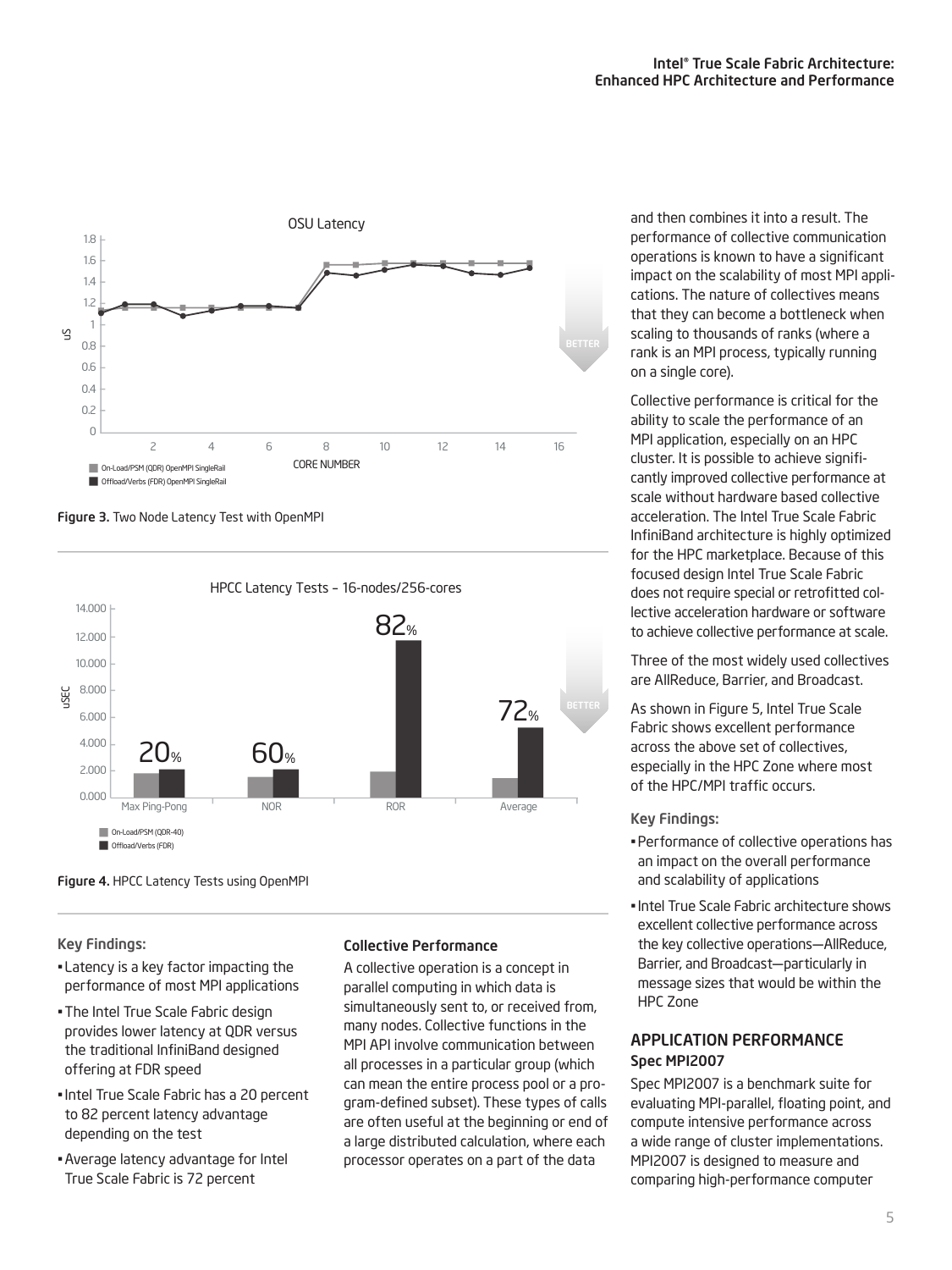

systems and clusters. The benchmark programs shown in Figure 6 are developed from native MPI-parallel end-user applications, as opposed to synthetic benchmarks or even parallelized versions of sequential benchmarks. (http://www.spec.org/mpi).

The Intel True Scale Fabric, with its enhanced HPC architecture, shows excellent performance across the Spec MPI2007 suite of applications when compared to the more traditional InfiniBand implementation. The percentages (above each of the application tests in Figure 7) illustrate the performance differential of Intel True Scale Fabric on-load/PSM architecture to the traditional offload/Verbs. The first percentage is Intel QDR-40 and the second percentage is QDR-80; where blue represents better performance for Intel True Scale Fabric on-load/PSM architecture. In summary, Intel QDR-40 shows better performance in 7 out of 12 tests and QDR-80 has better performance in 10 out of 12 tests.

Key Findings:

- . Intel True Scale Fabric ODR-40 shows on average an 11 percent performance advantage
- The QDR-80 average performance advantage is 18 percent

| <b>BENCHMARK</b> | <b>APPLICATION DOMAIN</b>                        | <b>SUITE</b>  | <b>LANGUAGE</b> |
|------------------|--------------------------------------------------|---------------|-----------------|
| milc             | Physics: Quantum Chromodynamics (QCD)            | medium        | C               |
| leslie3d         | Computational Fluid Dynamics (CFD)               | medium        | Fortran         |
| GemsFDTD         | Computational Electromagnetics (CEM)             | medium        | Fortran         |
| fds $4$          | Computational Fluid Dynamics (CFD)               | medium        | C/Fortran       |
| pop2             | Ocean Modeling                                   | medium, large | C/Fortran       |
| tachyon          | Graphics: Parallel Ray Tracing                   | medium, large | $\subset$       |
| lammps           | Molecular Dynamics Simulation                    | medium, large | $(+)$           |
| wrf2             | Weather Prediction                               | medium        | C/Fortran       |
| GAPgeofem        | Heat Transfer using Finite Element Methods (FEM) | medium, large | C/Fortran       |
| tera tf          | 3D Eulerian Hydrodynamics                        | medium, large | Fortran         |
| zeusmp2          | Physics: Computational Fluid Dynamics (CFD)      | medium, large | C/Fortran       |
| Īи               | Computational Fluid Dynamics (CFD)               | medium, large | Fortran         |

## Figure 6: Spec MPI2007 Benchmark Test List

The Spec MPI2007 test results shown in Figure 7 (on next page) compared the performance of an HPC cluster environment where all the components were kept the same with the exception that the interconnect was varied between the two major InfiniBand implementations.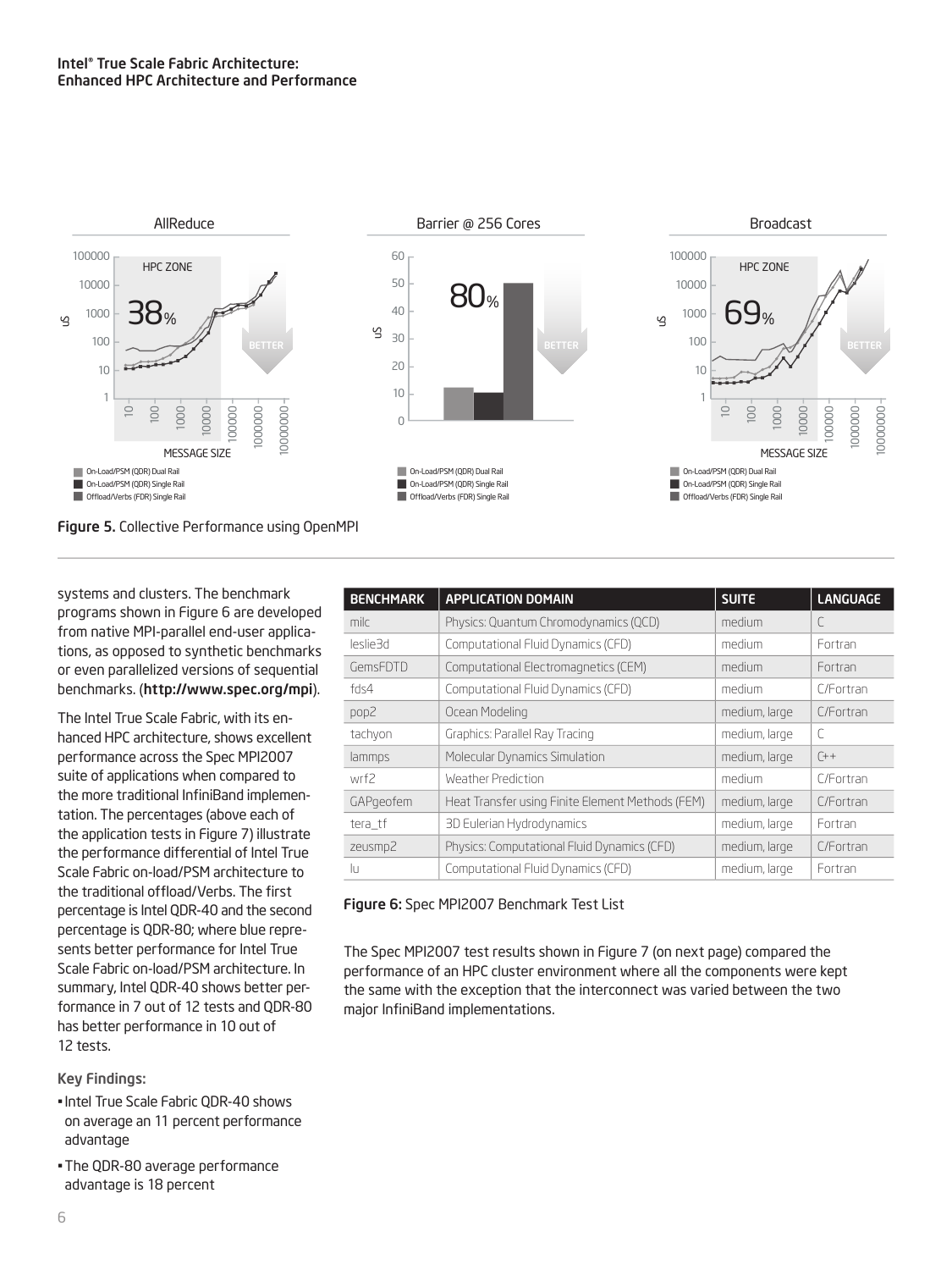

Figure 7: Spec MPI2007 Benchmark Test Results using Open/MPI

# **CONCLUSION**

The interconnect architecture has a significant impact on the performance of a cluster and the applications running on the cluster. Intel True Scale Fabric host and switch technologies provide an interconnect infrastructure that maximizes an HPC cluster's overall performance. The Intel True Scale Fabric Architecture, with its onload protocol processing engine, connectionless implementation, and lightweight semantic-based PSM interface, provides an optimized environment that maximizes MPI application performance. With the use and size of HPC clusters expanding at a rapid pace, Intel True Scale Fabric InfiniBand architecture and technology extracts the most out of your investment in compute resources by eliminating adapter and switch bottlenecks.

#### APPendix 1: TesTed COnFiguRATiOn inFORmATiOn On-Load/Psm Configuration

Location: HPC Lab, Intel, Swindon, UK 16 nodes.

## Servers: Each:

- " 2x Intel® Xeon® Processors E5-2670
- Processor speed 2.60 GHz
- $\bullet$  Memory 32 GB 1666 MHz DDR3

## CPU Setting: TURBO

Interconnect: QDR-40 & QDR-80 Intel True Scale Fabric (2xQLE7340), 1x12300 Intel True Scale Fabric 36 port switch.

IB Switch F/W: 7.0.1.0.43

OS: RHEL6.2 Kernel - 2.6.32-220.el6. x86\_64

IB Stack: IFS 7.1.0.0.55 with ib\_qib from PR 120677 build qib-qofed-1.5.4.1\_120677

Compiler: gcc + Intel CC Version 12.1.3.293 Build 20120212

Math Library: Intel® MKL

MPI: Various as noted in each test

Testing Methodology: Out-of-Box Testing

## Offload/verbs Configuration

Location: HPC Lab, Intel, Swindon, UK 16 nodes.

Servers: Each:

- " 2x Xeon Processors E5 2680
- Processor speed 2.70 GHz
- $\bullet$  Memory 32 GB 1666 MHz DDR3

CPU Setting: TURBO

Interconnect: Single Rail Mellanox FDR MT4099 Dual Port (MCX354A-FCBT), 1 x SX6036 Mellanox FDR 36 port switch

# IB Switch F/W: 2.10.600

OS: RHEL6.2 Kernel - 2.6.32-220.el6. x86\_64

IB Stack: mlnx-ofa\_kernel-1.5.3- OFED.1.5.3.3.0.0 (options mlx4\_core log\_ num\_mtt=21 og\_mtts\_per\_seg=7)

Compiler: gcc + Intel CC Version 12.1.3.293 Build 20120212

Math Library: Intel<sup>®</sup> MKL

MPI: Various as noted in each test

Testing Methodology: Out-of-Box Testing